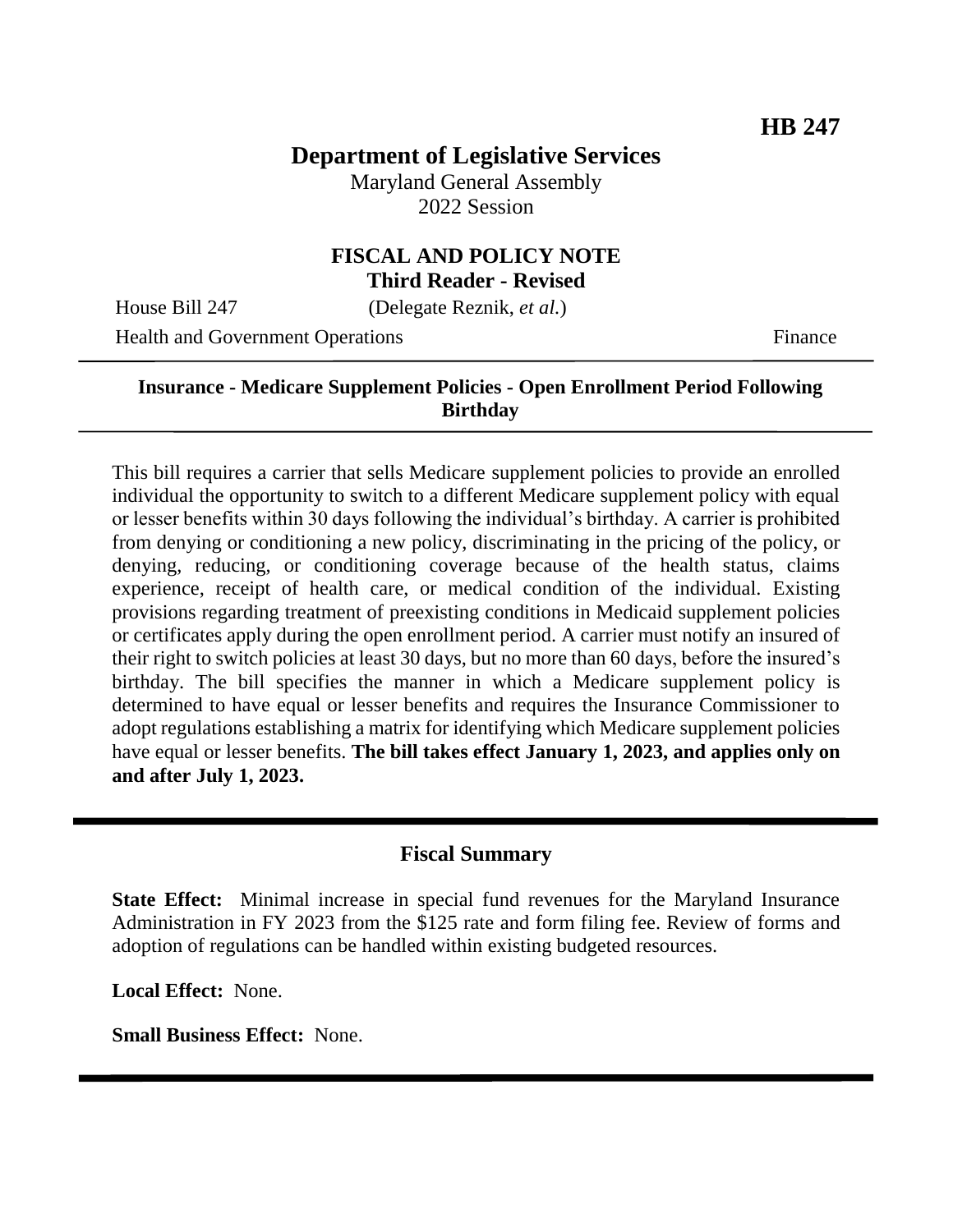### **Analysis**

**Current Law:** For individuals age 65 and older, federal law provides a one-time-only open enrollment period during the first six months after enrollment in Medicare Part B. During this period, individuals can buy any Medicare supplement policy sold in the State. Maryland law requires carriers to extend a similar, limited open enrollment period to individuals younger than age 65 who are eligible for Medicare due to a disability.

During this open enrollment period, carriers may not deny or condition the issuance or effectiveness of a Medicare supplement; discriminate in the pricing of a policy; or deny, reduce, or condition coverage or apply an increase premium rating under such a policy because of the health status, claims experience, receipt of health care, or medical condition of the applicant. A Medicare supplement policy or certificate may not (1) exclude or limit benefits for losses incurred more than six months after the effective date of coverage because the losses involved a preexisting condition or (2) define a preexisting condition more restrictively than a condition for which a physician gave medical advice or recommended or gave treatment within six months before the effective date of coverage.

Generally, if an individual seeks to enroll in a Medicare supplement policy (or change policies) after this open enrollment period, guaranteed issue requirements do not apply. Thus, an individual may be subject to medical underwriting and/or charged higher premiums based on health status.

# **Additional Information**

**Prior Introductions:** HB 1063 of 2021 and HB 653 of 2020, similar bills, each received a hearing in the House Health and Government Operations Committee, but no further action was taken on either bill. Their cross files, SB 682 of 2021 and SB 659 of 2020, each received a hearing in the Senate Finance Committee, but no further action was taken on either bill. HB 1129 of 2019, a similar bill, received a hearing in the House Health and Government Operations Committee and was subsequently withdrawn.

#### **Designated Cross File:** None.

**Information Source(s):** Maryland Department of Health; Maryland Insurance Administration; Department of Legislative Services